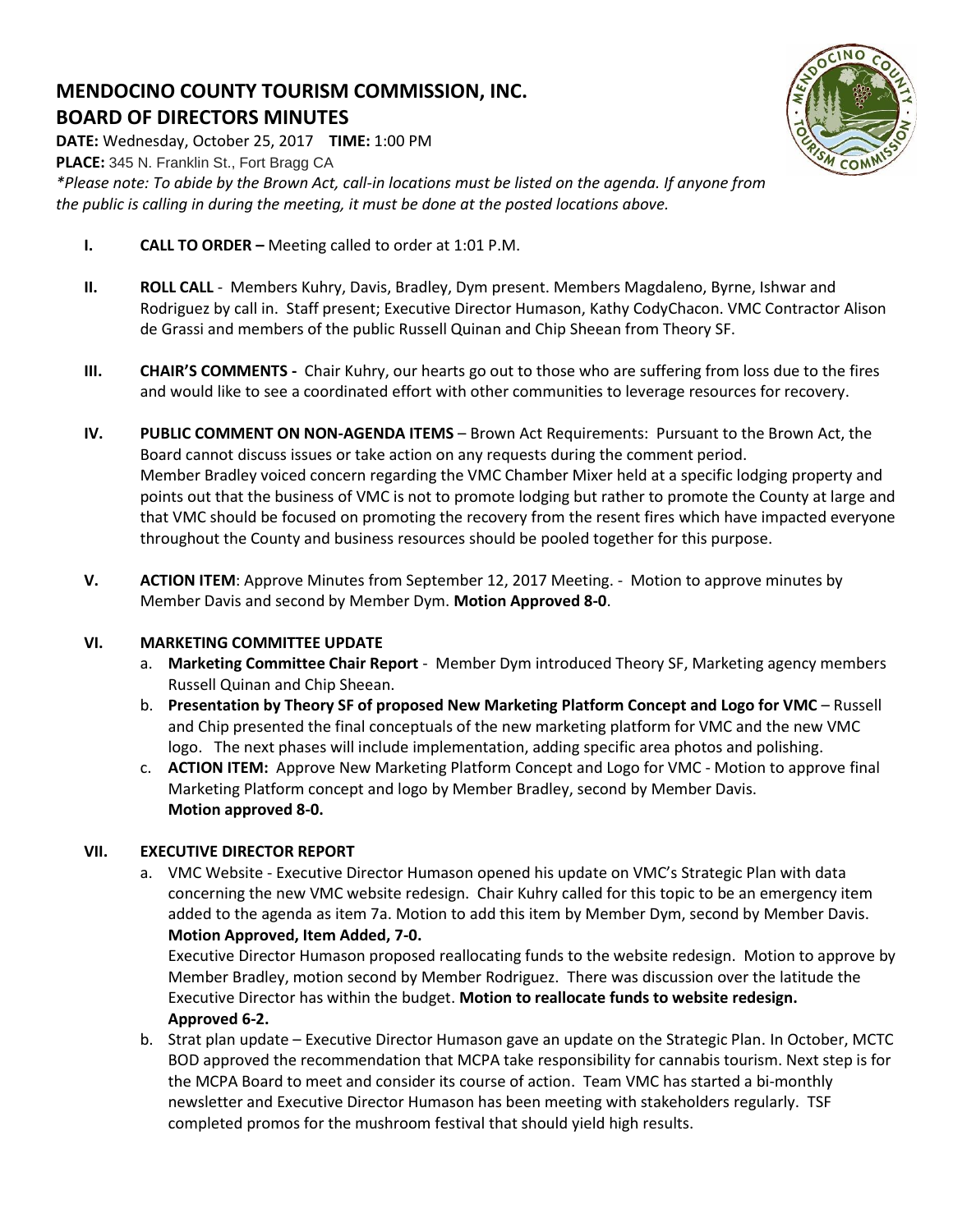- c. BID/MCTC Board Seats Update Executive Director gave an update on both the BID and MCTC Board recruitment for opened seats. For the MCTC seats, Member Bradley and Rodriguez will be reapplying and there are no other applicants for those seats and no election is needed. Member Magdaleno will not be re-applying and there are two applicants who have applied. The county will conduct interviews mid-November. Member Ariosta sold her brick and mortar restaurant but retained the catering and food truck sections. The Board of Supervisors will need to make the decision if her current ownership is within the parameters for the current position she holds on the MCTC Board. For the BID Advisory seats, Wendy Roberts, Guy Pacurar and John Dixon is reapplying. Executive Director Humason has suggested that Member Magdaleno would be a good fit for the BID Advisory for the one seat they have available.
- d. **ACTION ITEM:** Approve VMC's 4th Quarter Report DRAFT Chair Kuhry recommended changes to be made about the beginning statement that the Marketing plan strategic goals are to increase overall visitation, length of stay, and visitor spending. These statements should be quantified/clarified within the report. Motion to approve with recommended changes by Member Magdaleno, second by Member Ishwar. **Motion Approved 7-0.**
- e. **ACTION ITEM:** Approve VMC's 2016/17 Annual Report DRAFT Motion to approve by Member Davis, second by Member Dym.There was discussion that the report does not state that we have chosen our new logo and the report should state so. Further discussion centered on the goals and the lack of metrics. **Motion Approved 8-0.**

## **VIII. ORGANIZATIONAL DEVELOPMENT COMMITTEE UPDATE**

a. Organizational Development Committee Chair Report - Member Davis stated that Organizational Development will be meeting to begin planning the Board Training Session in February.

### **IX. FINANCE COMMITTEE UPDATE**

- a. Finance Committee Chair Report Member Magdaleno gave an update on the Finance Committee. Committee met yesterday and conduct standard operating responsibilities in reviewing credit card statement, reimbursed expenses and budget overview. Mendocino County Treasurer Lloyd Weer and County Treasurer Shari Schapmire were in attendance and answered questions concerning the new County pay schedule and areas this may have impact. 2015/16 audit is final and VMC's CPA, Joe Arch will be in attendance in the Finance Committee Meeting in November to give a report out and this item will be coming to the Board for approval in December. The 2016/17 is underway. Details over the new quarterly payment schedule will be outlined in the Board meeting held in December and bookkeeper, Daphne Haney will provide a historical retained earnings document as well.
- b. **ACTION ITEM:** APPROVE 1<sup>st</sup> Quarter Financials Motion to approve by Member Dym, second by Member Bradley. **Motion Approved 8-0.**
- c. **ACTION ITEM:** APPROVE 2015/16 Audit This item has been tabled. Due to the fires the 2015/16 have not been reviewed by the Finance Committee. Finance Committee will be reviewing this item in their November meeting and item will go to the Board for approval in December.
- d. **ACTION ITEM:** APPROVE 2016/17 Financials Motion to approve by Member Davis, second by Member Dym. **Motion Approved 8-0.**

### **X. PERSONNEL COMMITTEE UPDATE**

- a. Personnel Committee Chair Report Chair Kuhry gave an update. Personnel Committee met and formed an outline of the goals and bonus criteria for VMC's Executive Director for the next 6 months commencing on June  $12^{th}$ . The Committee will also be conducting a 6-month review.
- b. **ACTION ITEM:** Approve MCTC Executive Director Goal & Bonus Criteria Motion to approve by Member Davis, second by Member Byrne. **Motion Approved 8.0**